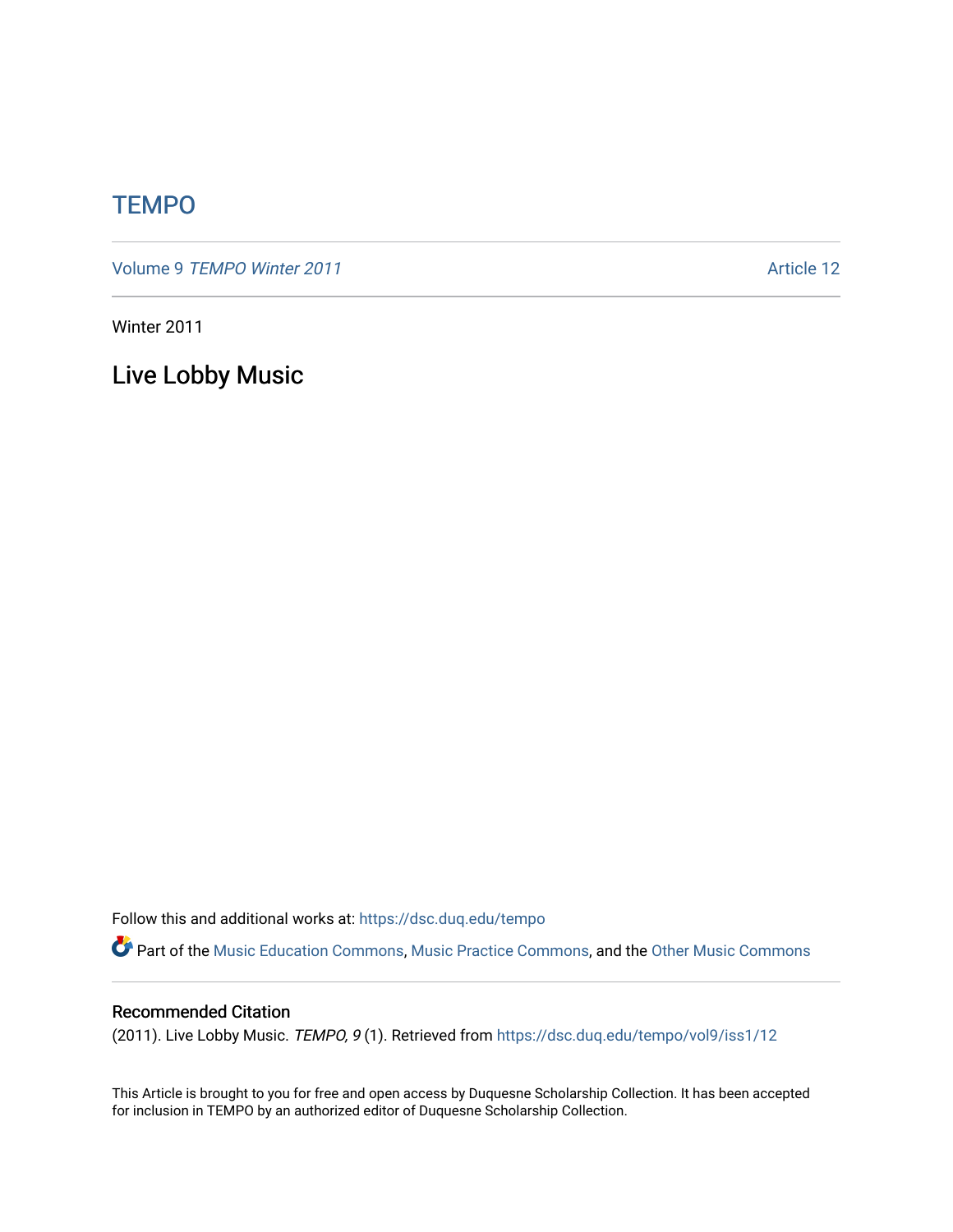

et al.: Live Lobby Music

## Live Lobby Music

Enjoy complimentary live music featuring musicians from the

**Duquesne University** Mary Pappert School of Music

> Main Lobby Level 1, Building E

**UPMC Mercy** 

# **Live Lobby Music**

### *Alumna creates hospital performance program at hospital*

unique community service<br>
opportunity developed by<br>
a Music School alumna<br>
allows students to offer<br>
their talent without taking<br>
their instruments far. opportunity developed by a Music School alumna allows students to offer their talent without taking their instruments far.

The program, which is called Live Lobby Music, arranges for students to perform at UPMC Mercy Hospital. It is the brainchild of Gretchen Chardos Benner, MT-BC, (Music Therapist-Board Certified), and has been in place since April 2009.

Benner, who graduated in May 2007 from the Music School with a double major—music therapy and music performance in viola—got the idea for Live Lobby Music from her experience as a volunteer at Magee Women's Hospital. Every other week for three years when she was a student, she performed voluntarily on viola and piano in the lobby.

She saw the opportunity for volunteer performers to donate their time in a way that could provide joy for the patients, visitors and staff of UPMC Mercy. She outlined the idea to hospital administrators, who approved her plan, and within 30 days of suggesting the program, Benner had the first performers lined up, and Live Lobby Music was under way.

Mercy Hospital lies just to the east

of the Duquesne University campus, literally one block from the Music School's back door, a location that makes Live Lobby Music ideal for students. Most of the volunteers, more than 100 of them since Live Lobby Music's inception, have been students, but alumni are starting to share their talent in the program.

According to Benner, the musician volunteers are motivated to share their talent for its own sake, but many also use the opportunity to gain experience performing or to fulfill service-learning requirements for course work.

Guitarist Matthew Pena, who has volunteered six times, says that the